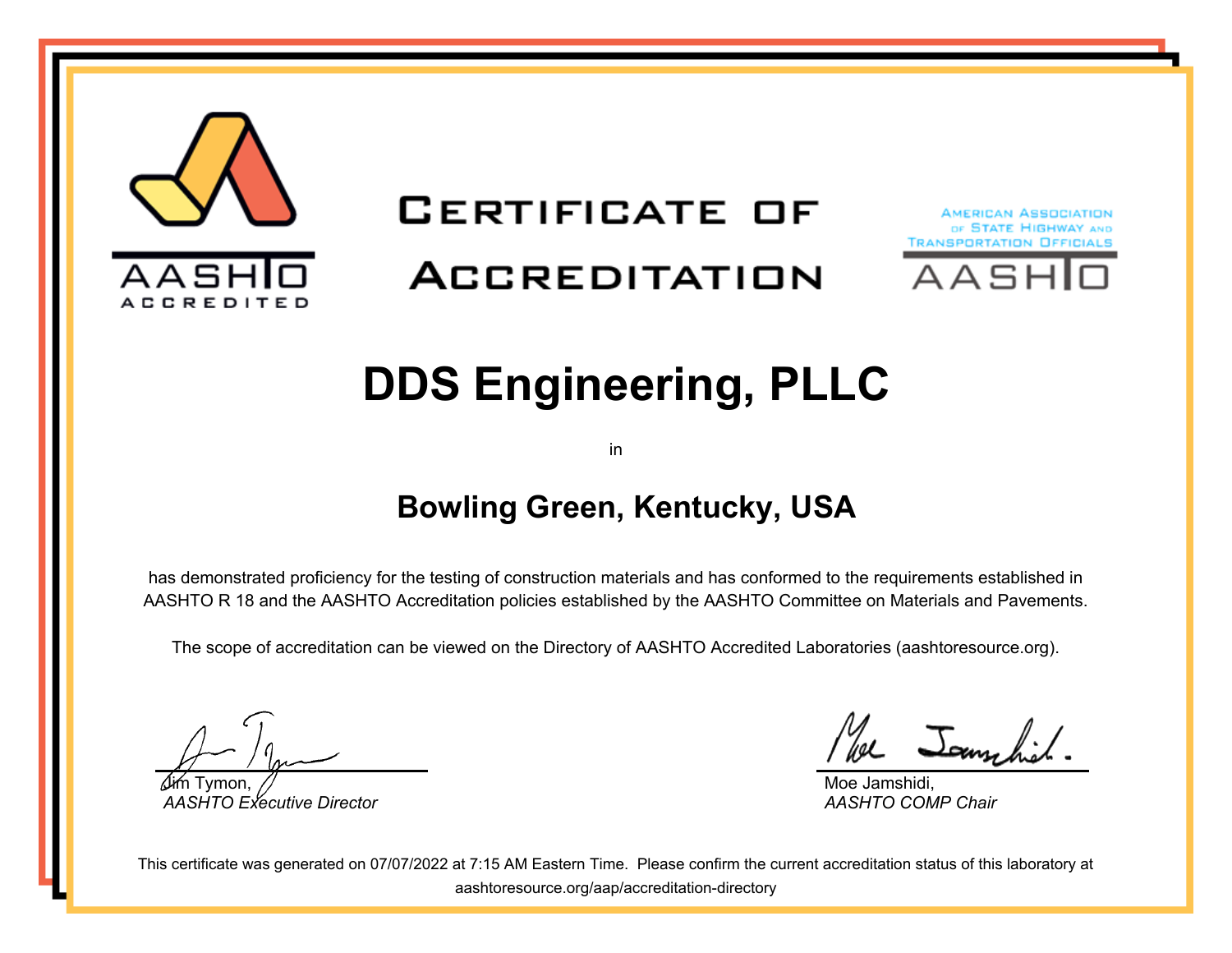

#### **Quality Management System**

| Standard:       |                                                                                                                                        | <b>Accredited Since:</b> |  |
|-----------------|----------------------------------------------------------------------------------------------------------------------------------------|--------------------------|--|
| R <sub>18</sub> | Establishing and Implementing a Quality System for Construction Materials Testing Laboratories                                         | 04/20/2018               |  |
|                 | C1077 (Aggregate) Laboratories Testing Concrete and Concrete Aggregates                                                                | 04/26/2018               |  |
|                 | C1077 (Concrete) Laboratories Testing Concrete and Concrete Aggregates                                                                 | 04/20/2018               |  |
| D3740 (Soil)    | Minimum Requirements for Agencies Engaged in Testing and/or Inspection of Soil and Rock as Used in Engineering Design and Construction | 06/15/2018               |  |
| E329 (Soil)     | Standard Specification for Agencies Engaged in the Testing and/or Inspection of Materials Used in Construction                         | 06/15/2018               |  |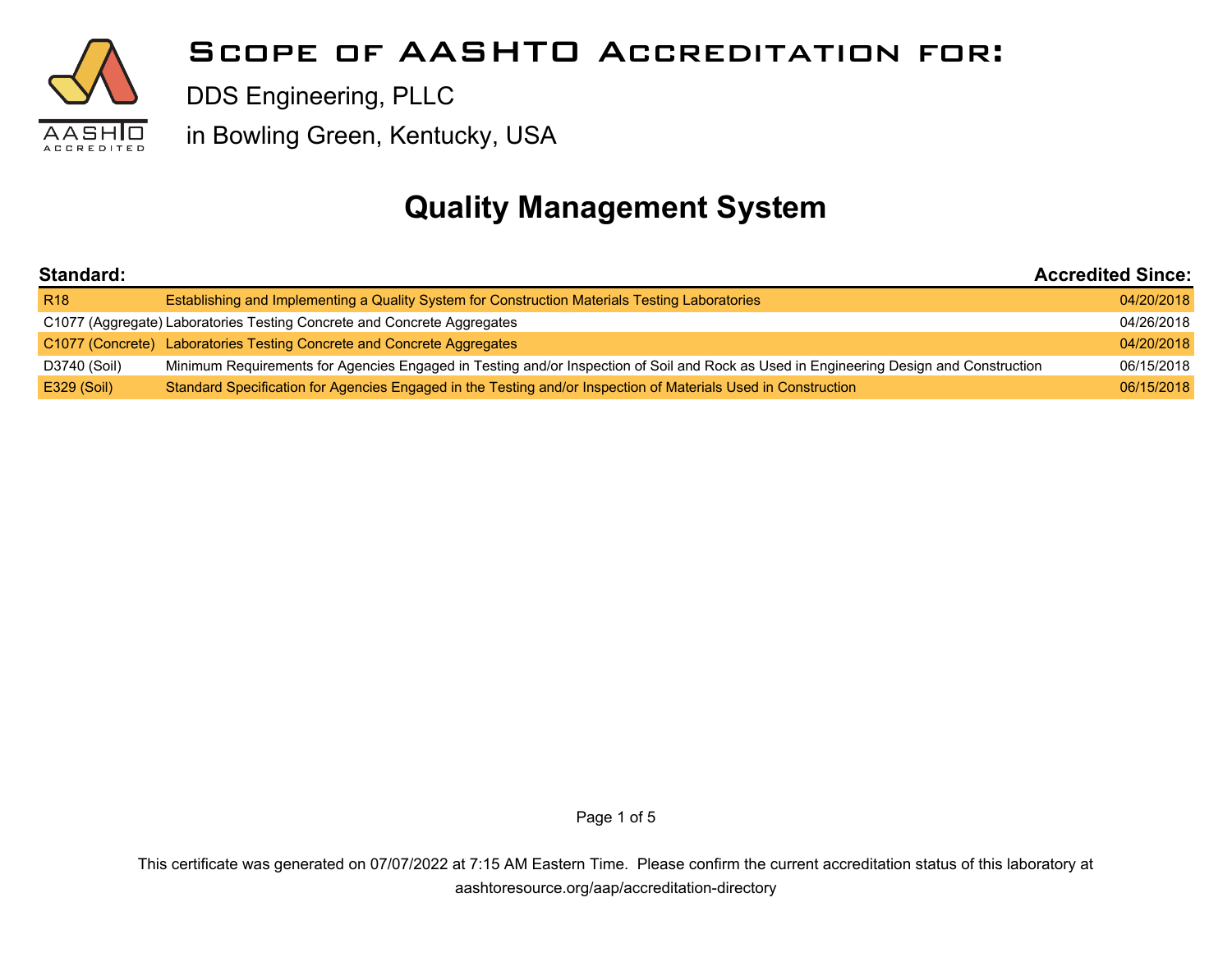

#### **Scope of AASHTO Accreditation for:**

DDS Engineering, PLLC

in Bowling Green, Kentucky, USA

#### **Soil**

|                  | Standard:                                                                                            |            |
|------------------|------------------------------------------------------------------------------------------------------|------------|
| <b>R58</b>       | Dry Preparation of Disturbed Soil and Soil Aggregate Samples for Test                                | 06/15/2018 |
| T88              | Particle Size Analysis of Soils by Hydrometer                                                        | 06/15/2018 |
| T89              | Determining the Liquid Limit of Soils (Atterberg Limits)                                             | 06/15/2018 |
| T90              | Plastic Limit of Soils (Atterberg Limits)                                                            | 06/15/2018 |
| T99              | The Moisture-Density Relations of Soils Using a 5.5 lb [2.5 kg] Rammer and a 12 in. [305 mm] Drop    | 06/15/2018 |
| T100             | Specific Gravity of Soils                                                                            | 08/02/2018 |
| T <sub>180</sub> | Moisture-Density Relations of Soils Using a 10 lb [4.54 kg] Rammer and an 18 in. [457 mm] Drop       | 06/15/2018 |
| T193             | The California Bearing Ratio                                                                         | 06/15/2018 |
| T <sub>208</sub> | Unconfined Compressive Strength of Cohesive Soil                                                     | 06/15/2018 |
|                  | T216 One-Dimensional Consolidation Properties of Soils Using Incremental Loading                     | 06/15/2018 |
| T <sub>265</sub> | Laboratory Determination of Moisture Content of Soils                                                | 06/15/2018 |
| T310             | In-Place Density and Moisture Content of Soil and Soil-Aggregate by Nuclear Methods (Shallow Depth)  | 06/15/2018 |
| D421             | Dry Preparation of Disturbed Soil and Soil Aggregate Samples for Test                                | 06/15/2018 |
|                  | D422 Particle Size Analysis of Soils by Hydrometer                                                   | 06/15/2018 |
| D698             | The Moisture-Density Relations of Soils Using a 5.5 lb [2.5 kg] Rammer and a 12 in. [305 mm] Drop    | 06/15/2018 |
|                  | D854 Specific Gravity of Soils                                                                       | 08/02/2018 |
|                  | D1140 Amount of Material in Soils Finer than the No. 200 (75-µm) Sieve                               | 06/15/2018 |
|                  | D1557 Moisture-Density Relations of Soils Using a 10 lb [4.54 kg] Rammer and an 18 in. [457 mm] Drop | 06/15/2018 |
|                  | D1883 The California Bearing Ratio                                                                   | 06/15/2018 |
|                  | D2166 Unconfined Compressive Strength of Cohesive Soil                                               | 06/15/2018 |
|                  | D2216 Laboratory Determination of Moisture Content of Soils                                          | 06/15/2018 |
|                  | D2435 One-Dimensional Consolidation Properties of Soils Using Incremental Loading                    | 06/15/2018 |
|                  | D2487 Classification of Soils for Engineering Purposes (Unified Soil Classification System)          | 06/15/2018 |

Page 2 of 5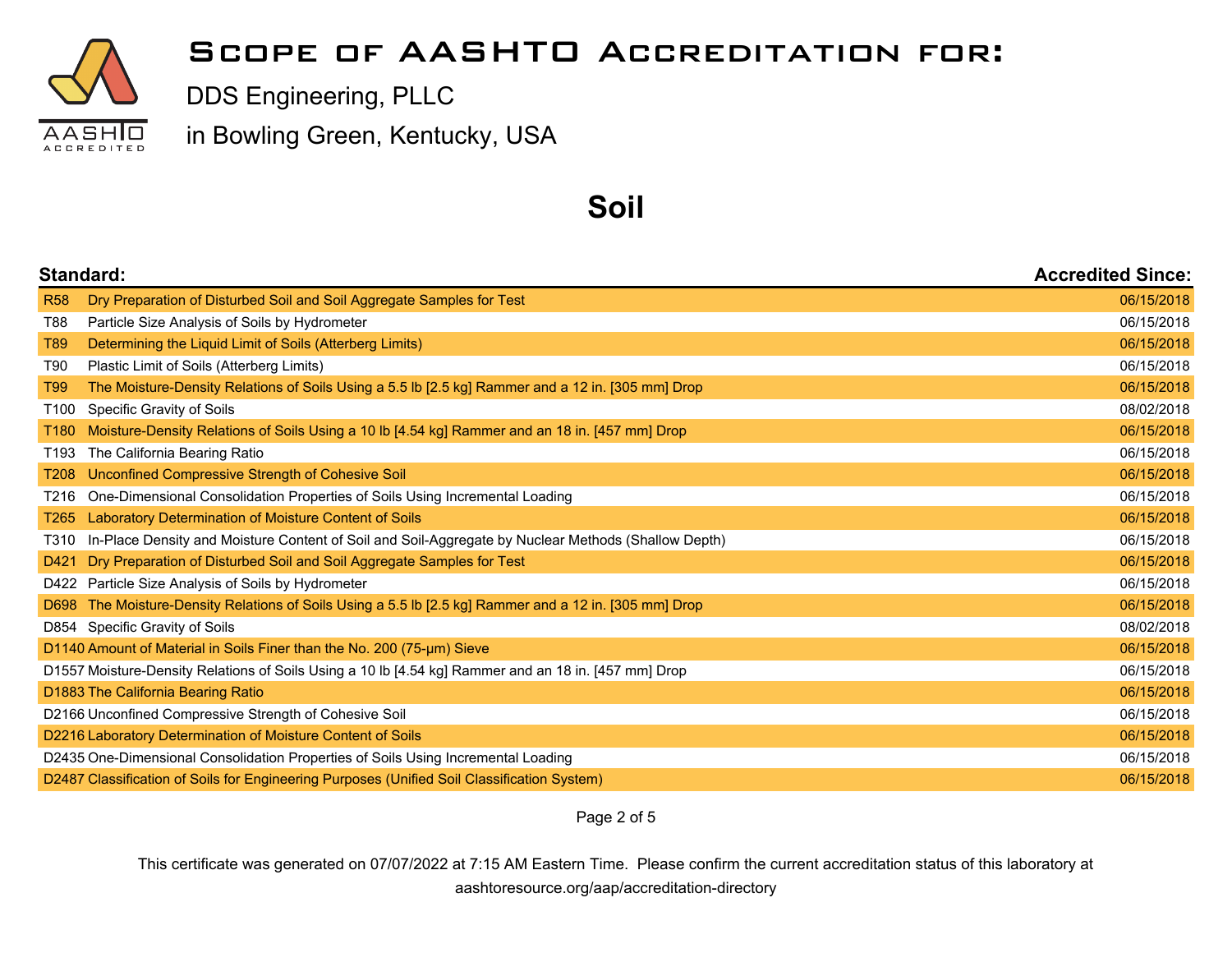

### **Soil (Continued)**

| Standard:                                                                                                 | <b>Accredited Since:</b> |
|-----------------------------------------------------------------------------------------------------------|--------------------------|
| D2488 Description and Identification of Soils (Visual-Manual Procedure)                                   | 06/15/2018               |
| D4318 Determining the Liquid Limit of Soils (Atterberg Limits)                                            | 06/15/2018               |
| D4318 Plastic Limit of Soils (Atterberg Limits)                                                           | 06/15/2018               |
| D4546 One-Dimensional Swell or Settlement Potential of Cohesive Soils                                     | 06/15/2018               |
| D6913 Particle-Size Distribution (Gradation) of Soils Using Sieve Analysis                                | 06/15/2018               |
| D6938 In-Place Density and Moisture Content of Soil and Soil-Aggregate by Nuclear Methods (Shallow Depth) | 06/15/2018               |

Page 3 of 5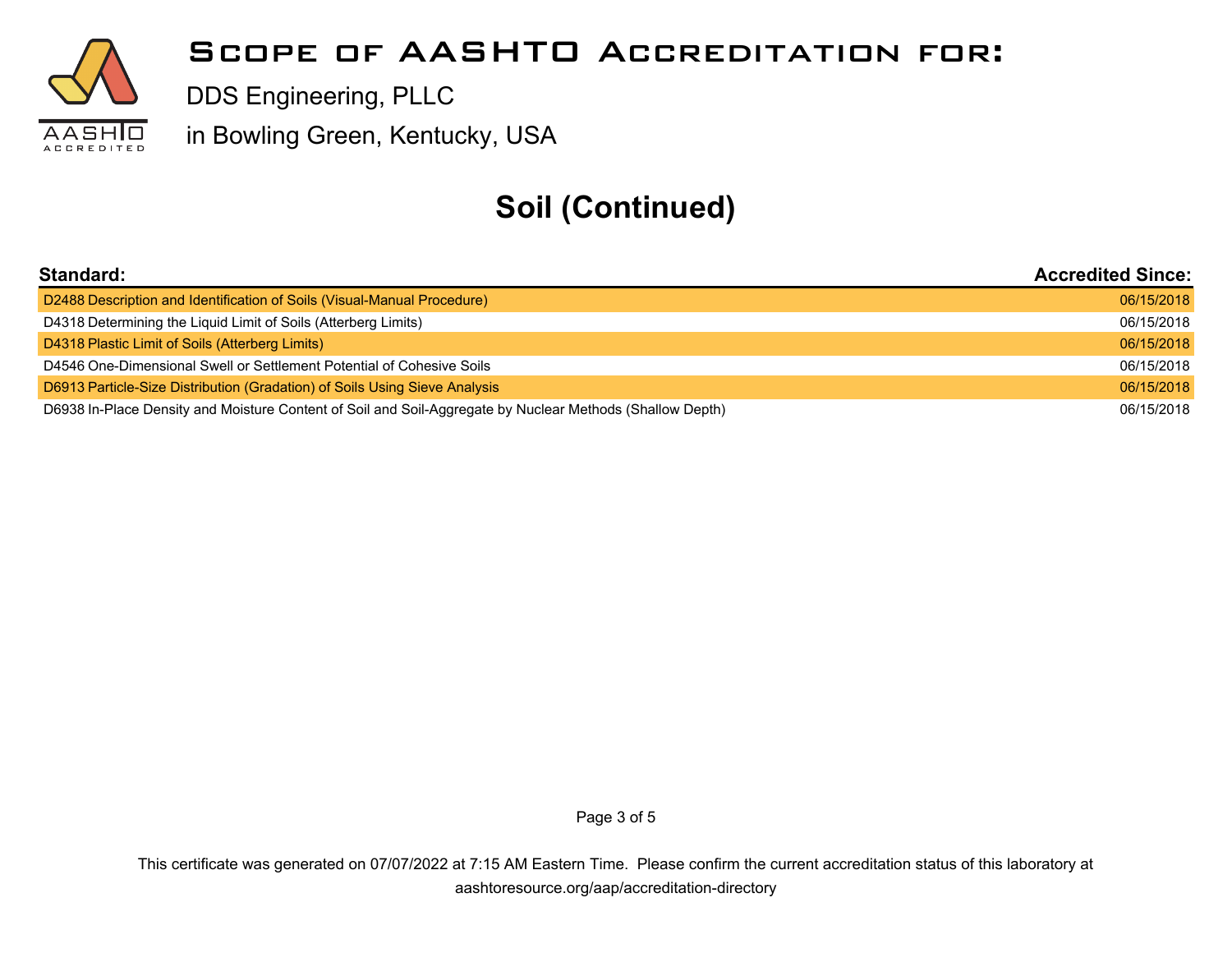

#### **Scope of AASHTO Accreditation for:**

DDS Engineering, PLLC

in Bowling Green, Kentucky, USA

### **Aggregate**

| Standard:                                                                          | <b>Accredited Since:</b> |
|------------------------------------------------------------------------------------|--------------------------|
| R76 Reducing Samples of Aggregate to Testing Size                                  | 04/20/2018               |
| Sampling Aggregate<br>R90                                                          | 06/15/2018               |
| Materials Finer Than 75-um (No. 200) Sieve in Mineral Aggregates by Washing<br>T11 | 04/20/2018               |
| Organic Impurities in Fine Aggregates for Concrete<br>T21                          | 04/20/2018               |
| T <sub>27</sub><br>Sieve Analysis of Fine and Coarse Aggregates                    | 04/20/2018               |
| Specific Gravity (Relative Density) and Absorption of Fine Aggregate<br>T84        | 04/20/2018               |
| Specific Gravity and Absorption of Coarse Aggregate<br>T85 I                       | 04/20/2018               |
| T255 Total Moisture Content of Aggregate by Drying                                 | 04/20/2018               |
| C40 Organic Impurities in Fine Aggregates for Concrete                             | 04/20/2018               |
| C117 Materials Finer Than 75-µm (No. 200) Sieve in Mineral Aggregates by Washing   | 04/20/2018               |
| C127 Specific Gravity and Absorption of Coarse Aggregate                           | 04/20/2018               |
| C128 Specific Gravity (Relative Density) and Absorption of Fine Aggregate          |                          |
| C136 Sieve Analysis of Fine and Coarse Aggregates                                  | 04/20/2018               |
| C566 Total Moisture Content of Aggregate by Drying                                 |                          |
| C702 Reducing Samples of Aggregate to Testing Size                                 |                          |
| Sampling Aggregate<br>D75                                                          | 06/15/2018               |